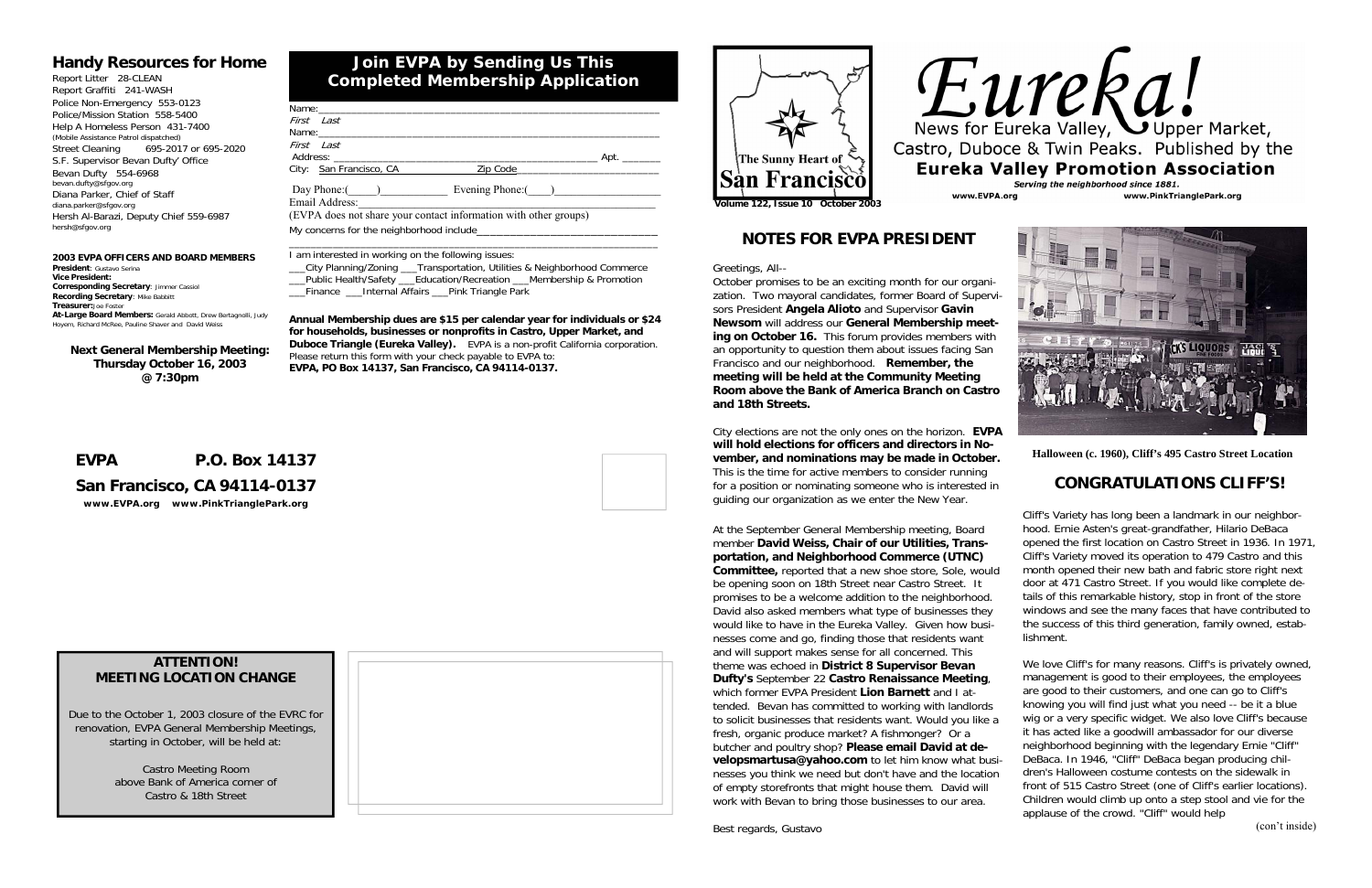#### General Membership Meeting Minutes: September 18, 2003

**7:30pm: Call to** order, introductions, approval of August Minutes

Guests: Sgt. Chuck Limbert, SFPD Mission Station; Kar Yin Tham, Executive Director LYRIC; Mitch Thompson, Park & Rec Youth Program Director; Supervisor Bevan Dufty; Mohammed Nuru, Department of Public Works; Rich Bridygham, Acting Asst. Superintendent BBR.

#### **7:40pm: Presentations from guests**

At August's membership meeting, **Sgt. Limbert** reported of an alarming increase in illegal and threatening activity by juveniles between the hours of 9pm and 2am along Collingwood Street between 18<sup>th</sup> and 19<sup>th</sup> Streets. Since then, **Supervisor Dufty** had organized a meeting of **LYRIC, Park & Rec** and **SFPD** to discuss these escalating issues and propose both immediate and long-term solutions. **Sgt. Limbert** has since meet with **LYRIC**  staff and has had good luck with informing them of the need to control those who use the programs at **LYRIC** as well as direct them to other programs when **LYRIC closes at 9pm.** Additionally, **Sgt. Limbert** mentioned that problems had diminished considerably since his last report. **Supervisor Dufty** will arrange to have continuing youth outreach programs during the late-night hours at the **Gay & Lesbian Community Center** at Octavia and Market Streets. Both **SFPD** and **LYRIC**, as well as other service providers, will begin directing youth to these additional programs at the Center. In search of a long-term solution, **Supervisor Dufty** will begin meetings to coordinate the youth services that are provided by the various agencies throughout District 8 and the City at large. **Mohammed Nuru, Department of Public Works** came to meeting to start a dialog regarding **Supervisor Dufty's "Castro Renaissance."** Lighting designs at **Pink Triangle Park and Memorial, Harvey Milk Plaza and Rainbow Flag located at Market and Castro** were briefly discussed**.** In addition, Mr. Nohru provided information regarding tree boxes, grates, news/flower stall kiosks and other "street furniture" that can be added at specific areas targeted by **Supervisor Dufty's** efforts. **Mr. Nohru,** DPW representatives and other interested parties were referred to **Ed and Rec Committee Chair Pauline Shaver** for discussion. The Committee will consider the options and return to the General Membership with a recommendation. **8:10pm: Committee Reports** 

Safety -- Highlights of the written report on file: Halloween preparations continue through the help of **Supervisor Dufty's office**. At the September 8<sup>th</sup> Halloween meeting, **SFPD** reported progress working with local businesses in restricting the sale of liquor in the neighborhood during the event. The event perimeter will be set up at 6pm, entertainment will last until 12am, and there will be 11 entrances to the event. Sponsorships are actively being sought. Current sponsors are Anheuser-Busch, Red Bull and Sound Safe. **DPT** will have 61 officers in the area directing traffic and enforcing the no-parking zones. **BART** will not be able to extend their operation hours, but **Supervisor Dufty** will attend the next **BART** Board Meeting to discuss options. Interested parties are encouraged to attend the **next scheduled** meeting at Room 201 on September 29<sup>th</sup> from 6-8pm. **Planning --** No report given.

**Internal Affairs** and Membership -- No report submitted.



**Ed/Rec** -- Highlights of the written report on file: Committee met on September 13, 2003. Ongoing **PTPM** maintenance was discussed, as was early thoughts on how to tell the pink triangle story. Committee member **Gary Weiss** provided an update on the Castro tree planting effort. The **next Committee** meeting is scheduled for October 11 at 10am. Committee Chair **Pauline Shaver** reprted to General Membership that a Chinese Elm tree on the sidewalk at the entrance to **PTPM** was posted with a notice that the owner of 2500 Market has requested the tree's removal. **DPW's Urban** Forestry Department has refused this request on the grounds that this tree is "healthy and sustainable," but the owner has proceeded to move forward with attempts to remove it. **Action:** A motion was made to write a letter to DPW, Department of Urban Forestry protesting the removal of this tree. **The motion carried.**

**Finance** -- Highlights of the written report on file: EVPA Treasurer Joe Foster advises that anticipated revenue is based upon substantial EVPA participation in the **Castro Street Fair** on Sunday, October  $5<sup>th</sup>$ . As a neighborhood organization, EVPA can receive a portion of the two-dollar gate donation, based upon the number of hours EVPA volunteers work at the Fair. EVPA members were encouraged to get involved with this event and to contact EVPA Event Coordinator **Adam Hagan** to donate one or two hours of time to help the organization.

**UTNC --** Highlights of the written report on file: Committee Chair **David Weiss** reported that **Supervisor Dufty** is interested in bringing new businesses to Eureka Valley and in particular Castro Street to fill the needs of its residents. Some of the initial ideas are a fish or meat market, fresh produce stand, and a bakery. EVPA members who know of good businesses for the area are encouraged to contact Committee Chair David Weiss or Supervisor Dufty's office.

#### **New Business**

EVPA President **Gustavo Serina** received a request from **Castro STOP AIDS** project asking EVPA to be a sponsor of the **"Dine Around the Castro"** fundraising event. This event receives funds from participating restaurants that donate a portion of their proceeds during the event. EVPA sponsorship carries no financial obligations, and only adds EVPA to the list of sponsoring groups. **Action:** A motion was made to participate as a sponsor in "Dine Around the Castro." **The motion carried.** 

#### **Old Business**

EVPA member and past president **Lion Barnett** made a motion for EVPA to write a letter to all appropriate City agencies thanking them for their work on the **EVRC remodel**, for the time they spent with neighbors, community organizers, and EVRC users, and requesting that the construction begin as scheduled on October 1<sup>st</sup>. The motion was seconded and there was discussion. It was learned that a small group of neighbors who object to the architectural aesthetics of the proposed EVRC redesign have formed an ad-hoc group called "The Committee for Design". It was pointed out that the motion did not address aesthetics. The majority of EVPA members in attendance were most concerned that the remodel start on time and that the needs of the majority of EVRC users had been addressed. **Action:** After debate, **the motion carried.**

#### **Meeting adjourned at 9:05pm.**

#### (Cliff's Continued)

the smaller children, who might not be able to balance themselves, stand up on the step stool. Sometimes he would lift them up over his head, so they would get their fair turn in the contest.

Over the years, this little event grew into a Halloween institution with the participation of several neighborhood merchants. A flat bed truck replaced the step stool and it was used as a stage with lights and a P.A. system. The evening included a parade, music, jugglers, dancers, magicians, a fire-eater, rope-walker, accordionist, clowns, sometimes a Dixieland band, and a pie or ice cream eating contest. The parade involved marching a herd of cos-

tumed children and their parents around the neighborhood. The route varied, but it would typically begin at Cliff's Variety, travel west on 18th Street to Diamond, then south on Diamond to 19th Street, and east on 19th Street to return to Castro Street. There was a neighborhood drum corps that often led the parade.

In the early 1950s, "Cliff" constructed a dino-

saur of wood, chicken wire, and canvas. This replica of Tyrannosaurus Rex was about 25 feet long and stood 12 feet tall. The green dinosaur had a moveable jaw that would open to reveal a mouth full of white teeth. It was fitted with zippered legs, a harness, and a noisemaker. A willing volunteer would get inside and walk around during the Halloween festivities, making roaring noises, and frightening or amusing all that chose to cross its path. The dinosaur was always the hit of the evening and sometimes the target. T-Rex was no stranger to egg yolk.

The costume contest was the longest part of the program. Anyone in costume was welcomed on stage. The audience did the judging by their applause. Every contestant got a small prize and the finalists got larger prizes

that were usually gift certificates from local merchants. The winning costumes were invariably hand made with great attention to detail. They would range from elaborate folk dresses and period pieces to intricate robots or giant vegetables. These costumes represented weeks or months of preparation and often cost more in materials than the prizes were worth. But it was the event that was important, not the prize. People planned months ahead and looked forward to celebrating with their neighbors.

For decades Cliff's Halloween party was specifically for children and for that reason it started at 7:00pm and ended at 10:00pm. In the late 1960s, neighborhood bars changed hands and Halloween on Castro Street took on a new dimension. Drag Queens chartered limousines and

tour buses to take them from bar to bar on both Castro and Polk Streets. This presented a logistical problem because Castro Street was closed to traffic until 10:00pm. Merchants worked together toward a simple solution. The Castro Street bars would be at the end of the circuit. When the children's party was over, the street was opened, and other revelers made there way to the bars. Bar owners didn't mind being "the last stop," because it generally meant that

their patrons would stay longer. As the years passed, the neighborhood and the Halloween celebration became easily integrated. The Angels of Light produced some G-rated shows for the children that were well received and everyone enjoyed the fantasy and imagination of Halloween in their own way while respecting the needs of others.

In 1979, this generous spirit disintegrated into mayhem. Polk Street was denied a permit to close on Halloween because it had a history of violence and vandalism. The media speculated that the problems of Polk Street would now be visited on Castro Street. What television, radio, and the press predicted, the city chose to ignore. On Castro Street that year, instead of the usual several hundred

(con't next page)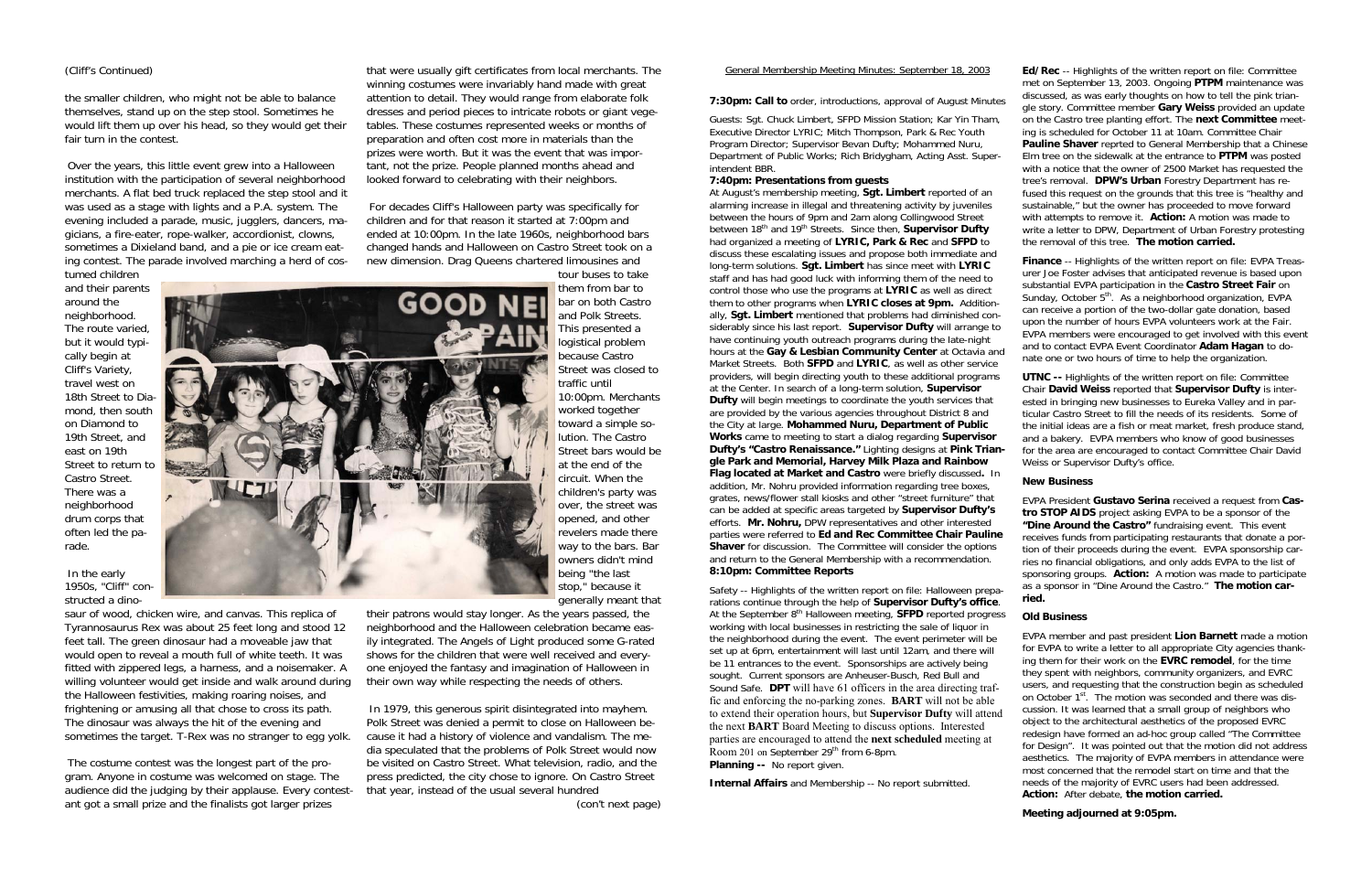# **Halloween 2003 Update**

Meeting with Supervisor Dufty at City Hall September 8, 2003

SFPD reported a good meeting with the liquor licensees in the neighborhood and Inspector Falzone. There is a general knowledge and acceptance of the alcohol ban at Halloween. Looking into having these businesses have vendor carts to sell non-alcoholic beverages and food. Signage will be provided to the vendors explaining the new policy so that the store clerks will have some "support" when talking to customers.

The perimeter has not changed since last update. It will be set at 6pm.There will be 11 entrances to the event. The SFPD will use a similar approach used at Pac Bell and Candlestick Park. They will observe the crowd and then select specific persons for further searches with wands. Donations will be collected at these entry gates. There will be adequate safety for volunteer collectors, including a money pick-up protocol and escorted patrol. Additionally there will be training for the volunteers prior to the event. The money raised will go to neighborhood non-profit organizations, similar to the Castro Street Fair process. There will be a taxi stand at Church and Market to help get people out of the area when the festivities end. The proposed entry gates are:

1) Church & Market 2) Noe & Market (both north and south sides 3) 16th & Market 4) Castro & Market 5) States & Market 6) 17th & Diamond 7) 18th & Diamond 8) 18th & Noe 9) 17th & Noe 10) Sanchez & Market 11) 15th & Church

The Chevron Station at Market/Castro/17th will close for the evening and it will be used as a Command Post/Fire/EMT Transport area. Additionally, negotiations have begun with Bank of America to use their parking area on 18th Street as another EMT area. California Pacific Medical Center (Davies) will upstaff for the evening. The Fire Department will use mini-pumpers that are staffed with cross-trained fire/EMT personnel. There will also be a Rapid First Aide Team on foot in the crowd. Safeway parking lot at Market/Church will be the Eastern Command Post for the SFPD. The Chevron Station will be the Western Command Post, as the EVRC will be unavailable due to its closure for renovation. Entertainment will be until 12am.

(con't next page)

merrymakers there were crowds that numbered in the tens of thousands who had little respect for themselves or for others. Pockets were picked, people were mugged, and windows were broken.

A heart was broken too. "Cliff" DeBaca believed that the tradition he had started would die before him. The green dinosaur may no longer roar each Halloween, but "Cliff's" grandson Ernie Asten's hard work has preserved the playful spirit of Cliff's Variety and shaped new traditions from the noble ones he inherited. Just like the neighborhood it has long served, Cliff's Variety is open, thriving and expanding. Ernie has "tremendous admiration for the Sisters of Perpetual Indulgence who have revived the Halloween children's program, even though it is held away from Castro Street, and all the volunteers who are trying to restore a degree of civility to Halloween."

(Cliff's con't)



Left Photo: Three Generations (c. 1948) From left to right Hilario De Baca, Ernie Asten, Ernie "Cliff" DeBacca

Lower Photo: Ernie "Cliff" De Baca's Dinosaur Greets Halloween Revelers on Castro Street



#### **Advertise in the Eureka!**

Custom Framing ▪ Limited Edition Prints ▪ Commercial Service Framed "Gallery" Art • Delivery & Hanging Service

> Announcing our new incentive program – plan ahead and save some money while letting your neighbors know how best to support your business. Ad rates are as follows, to sign up please contact EVPA Treasurer Joe Foster at kaizrjoe@hotmail.com

1 month, \$35 3 months, \$90 6 months, \$165 9 months, \$225 12 months, \$270

**Carolene Marks**, wife of the late State Senator Milton Marks II who also served 38 years in the state Assembly, sent the following very kind note regarding **Pink Triangle Park and Memorial**. No stranger to public service herself, Mrs. Marks was appointed to the Mayor's commission on the status of women in San Francisco and she has long been active in breast cancer advocacy.

It is particularly poignant that when her son, Milton Marks III, was sworn in as a member of the board of trustees of the City College of San Francisco, he recited the Shehechiyanu --- the prayer said before embarking on something for the first time. "I probably wouldn't have done it a few years ago, I wanted to show people the importance of Judaism to me. I know that people were pleased that I made that gesture," he continued. "My mother was really kind of stunned."

Mrs. Marks' late father-in-law, Milton Marks, was the only Jewish member of the state Assembly in 1917. He later went on to serve as San Francisco's city attorney and on the Board of Supervisors.

We thank the Marks family for their long history of public service and for embodying the best part of active citizenship as outlined by the United Nations, December 10, 1948, in the **Universal Declaration of Human Rights: "Article 1. The acknowledgment that all human beings are born free and equal in dignity and rights. Article 2. Everyone is entitled to all the rights and freedoms set forth in this Declaration, without distinction of any kind, such as race, color, sex, language, religion, political or other opinion, national or social origin, property or other status."** 

**Thank you, too, to Working Assets for the \$250 donation to Pink Triangle Park and Memorial.** Working Assets is a long distance, wireless, credit card and broadcasting company that was created to build a world that is more just, humane and environmentally sustainable. Since Working Assets was created in 1985, the company has raised \$35 million by helping people make a difference in the world through progressive philanthropy and political activism.

Working Assets donates a portion of its revenue to nonprofit groups working for peace, human rights, equality, education and the environment. The company also acts as a strong political force, dedicated to giving its customers the opportunity to speak out on critical public issues.

Since 1985, Working Assets has funded hundreds of progressive nonprofits, including Greenpeace, Planned Parenthood, Oxfam America, Rainforest Action Network, Gay and Lesbian Task Force, Sierra Club, Ms. Foundation, Children's Defense Fund, AIDS Action Council and Amnesty International, among others. The organizations fall into five categories: Economic & Social Justice, Environment, Civil Rights, Peace & International Freedom and Education & Freedom of Expression. To learn more about Working Assets and to see a list of the 2003 donations recipients, visit their website **www.workingassets.com**.





# Mrs. Milton Marks

*Dear Joe and Gustavo,* 

*I was deeply moved by the concept and dedication of the Pink Triangle Park. What a beautiful memorial for the future -remembering a dreadful past.* 

*Please express my appreciation to the members of the Eureka Valley Promotion Association and all who participated in the and your other caring neighborhood activities* 

> *Carolene Commissioner Status of Women*

55 Jordan Avenue, San Francisco, CA 94118 (415)752-7867 (415)387-3832 (415)752-4075 fax carolenemilton@juno.com